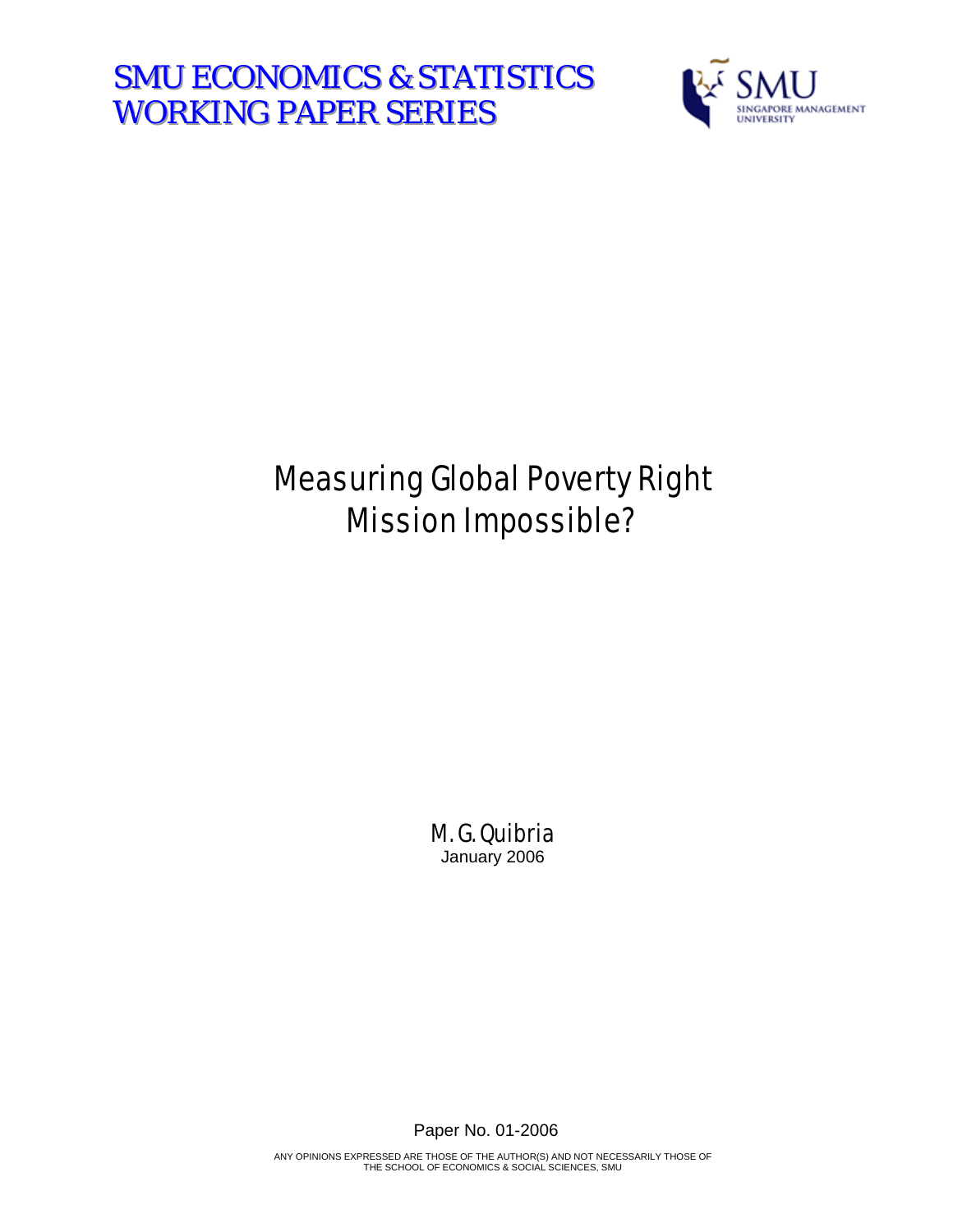## **Measuring Global Poverty Right Mission Impossible?**

**By** 

### M. G. Quibria \*

Forthcoming in *World Economics* 

*\** Contact Address: School of Economics and Social Sciences, Singapore Management University, 90 Stamford Road, Singapore 178903; e-mail: mgquibria@smu.edu.sg . The paper was written while the author was Advisor, Operations Evaluation Department, Asian Development Bank. This article has benefited from helpful comments of Abuzar Asra, Rana Hasan, Ernesto Pernia, Eisuke Suzuki, Xianbin Yao, and Cherry Zafaralla. The opinions expressed in the paper are strictly personal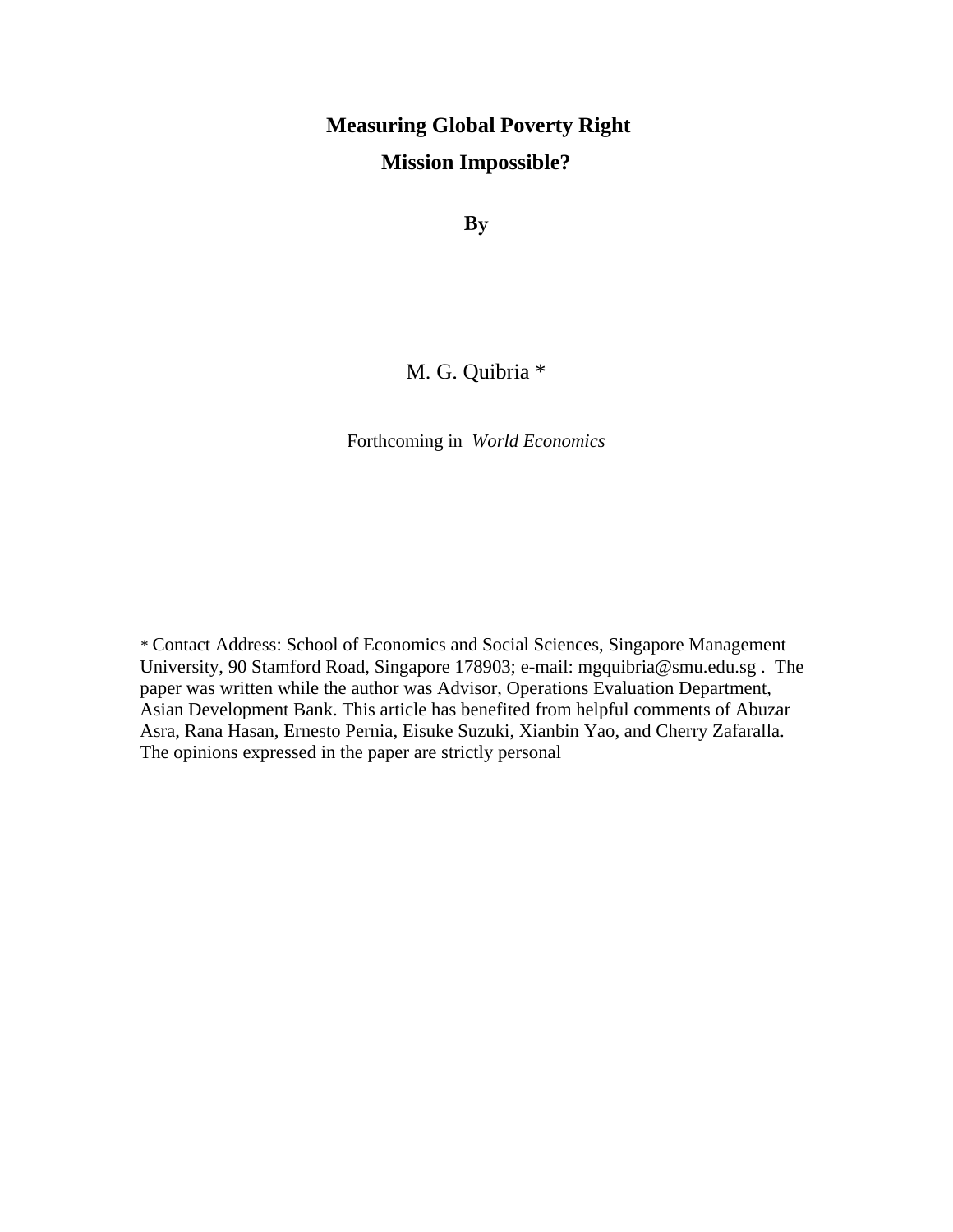#### Abstract

## **Measuring Global Poverty Right Mission Impossible?**

The international community is committed to millennium development goals which postulate a vision of global development that makes eliminating poverty and sustaining development the overriding objective of global development efforts. In the hierarchy of the MDGs, the first and foremost goal is to reduce by half, between 1990–2015, the proportion of people whose income is less than a dollar a day (a widely used yardstick to measure extreme poverty). However, estimating such poverty across developing countries and globally is by no means a simple exercise nor has it yielded unambiguous results. This article provides a brief summary of the state of the art in global poverty estimates, including the problems as well as the possible solutions.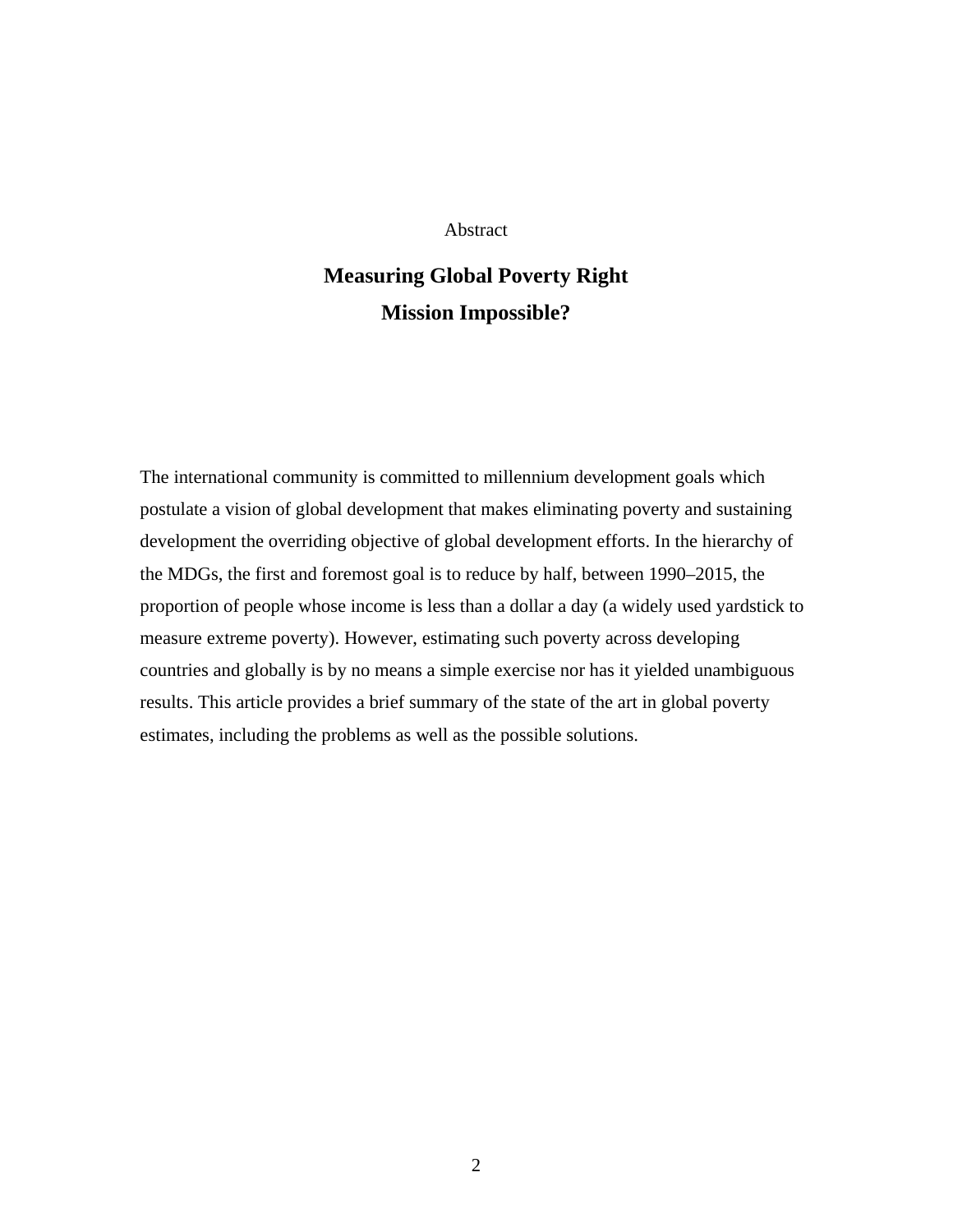### **Measuring Global Poverty Right Mission Impossible?**

#### M. G. Quibria

In September 2000, the United Nations held its "millennium summit", at which 189 member states unanimously endorsed a vision of global development that makes eliminating poverty and sustaining development the overriding objective of global development efforts. This vision, enshrined in the millennium development goals (MDGs), evolved out of the various conferences organized by the UN in the past decade. The MDGs have now come to constitute the internationally accepted framework for measuring and monitoring development progress.

The MDGs, comprising a formidable assortment of 8 goals, 18 targets, and 48 indicators, lay down measurable results not only for the developing countries but also for the developed countries and multilateral institutions that fund development efforts. The first seven goals seek to alleviate human deprivation in various forms and manifestations, whereas the eighth goal—global partnership for development—is concerned with the means to achieve the first seven goals. The UN Conference on Financing for Development in Monterrey in March 2002 was focused on addressing the issues related to the eighth goal of achieving greater international cooperation. In the hierarchy of the MDGs, the first and foremost goal is to reduce by half, between 1990 to 2015, the proportion of people whose income is less than a dollar a day, a widely accepted yardstick to measure extreme poverty. This threshold, which has obvious rhetorical appeal for the governments of developed countries and international development agencies, also approximately corresponds with the poverty lines used by many poorer countries.

However, estimating such poverty across developing countries and globally is by no means a simple exercise nor has yielded unambiguous results. This article provides a brief summary of the state of the art in global poverty estimates, including the problems as well as the possible solutions.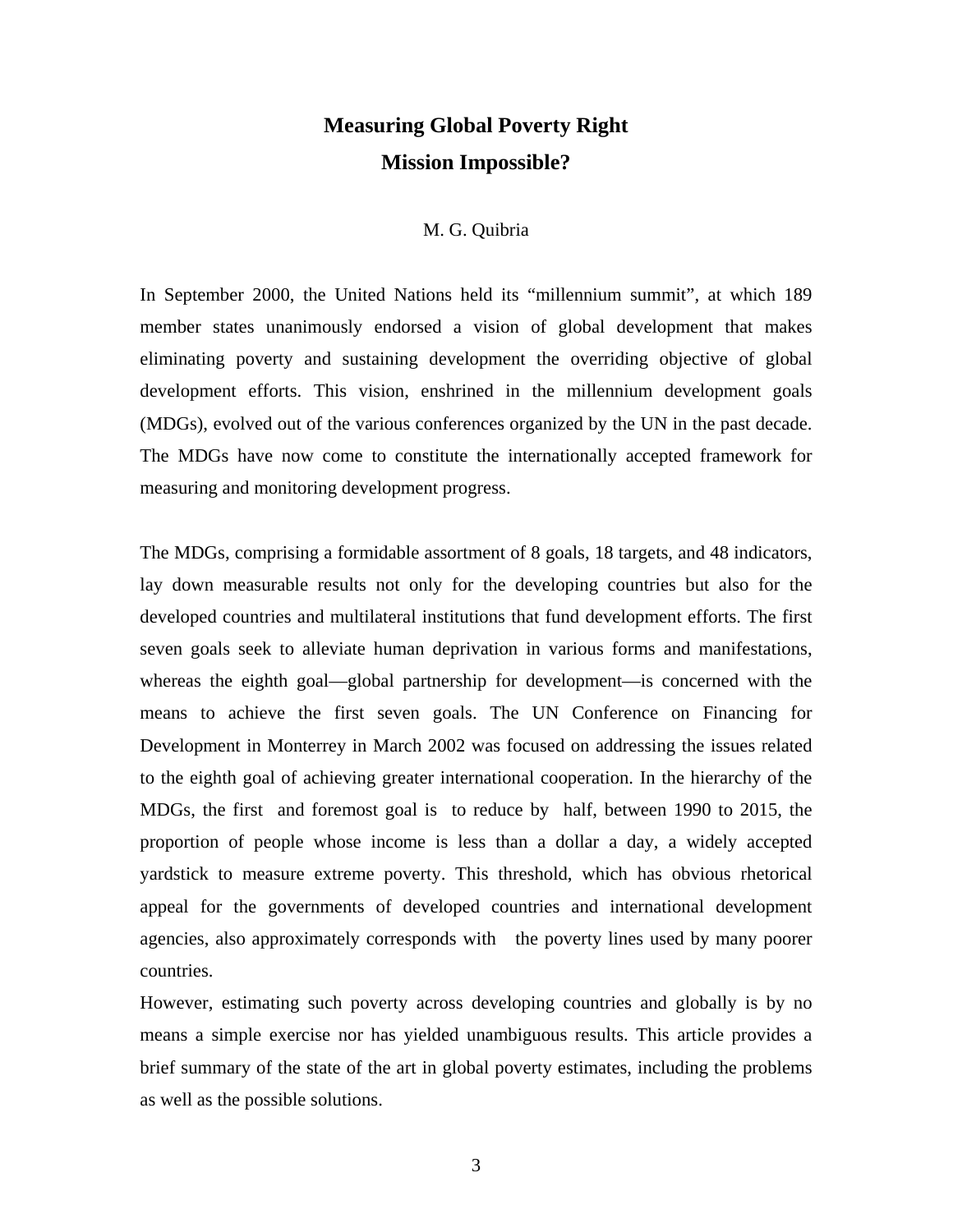#### **Divergent Sources of Global Poverty Numbers**

The traditional source of global poverty data has been the World Bank. . Since 1990, beginning with the publication of the *World Development Report 1990*, World Bank economist Martin Ravallion, along with his collaborators, has been releasing these data on the state of global poverty on a periodic basis. However, in recent years, the World Bank has decided to adopt a more transparent disclosure policy, allowing outside scholars easier access to the relevant global data and information. This has enabled a number of non-World Bank economists to further explore the data and arrive at alternative estimates of dollar-a-day poverty for individual countries and for the developing world. Though these estimates are generally related to the World Bank poverty numbers, across time and over countries, what is disconcerting is that these alternative poverty estimates diverge significantly, in terms of magnitude, from those of the World Bank. However, the common message that comes out of these alternative sets of numbers is that the world has much less extreme poverty than what the World Bank reports.

#### **Mechanics of Measuring Global Poverty and Difficulties**

To understand the source of this divergence, it is worth retracing the steps to produce such estimates. The first step involves setting an international poverty line—the threshold income level that sets the poor apart from the non-poor—and develop comparable poverty lines for each developing country. This involves converting the dollar-a-day poverty line into national currencies by using the purchasing-power-parity (PPP) exchange rates. These purchasing- power- exchanges rates are an index that reflect the costs of buying a standard bundle of goods in each country relative to the United States. However, there are a number of problems with the PPP exchange rates, as they have not been initially constructed for the purpose of measuring poverty. To begin with, they are not available for all countries nor are they available for each year. So many of these numbers are guess estimates and extrapolations. But, even when they are available, the standard bundle of consumption underlying the PPP exchange-rate often represents the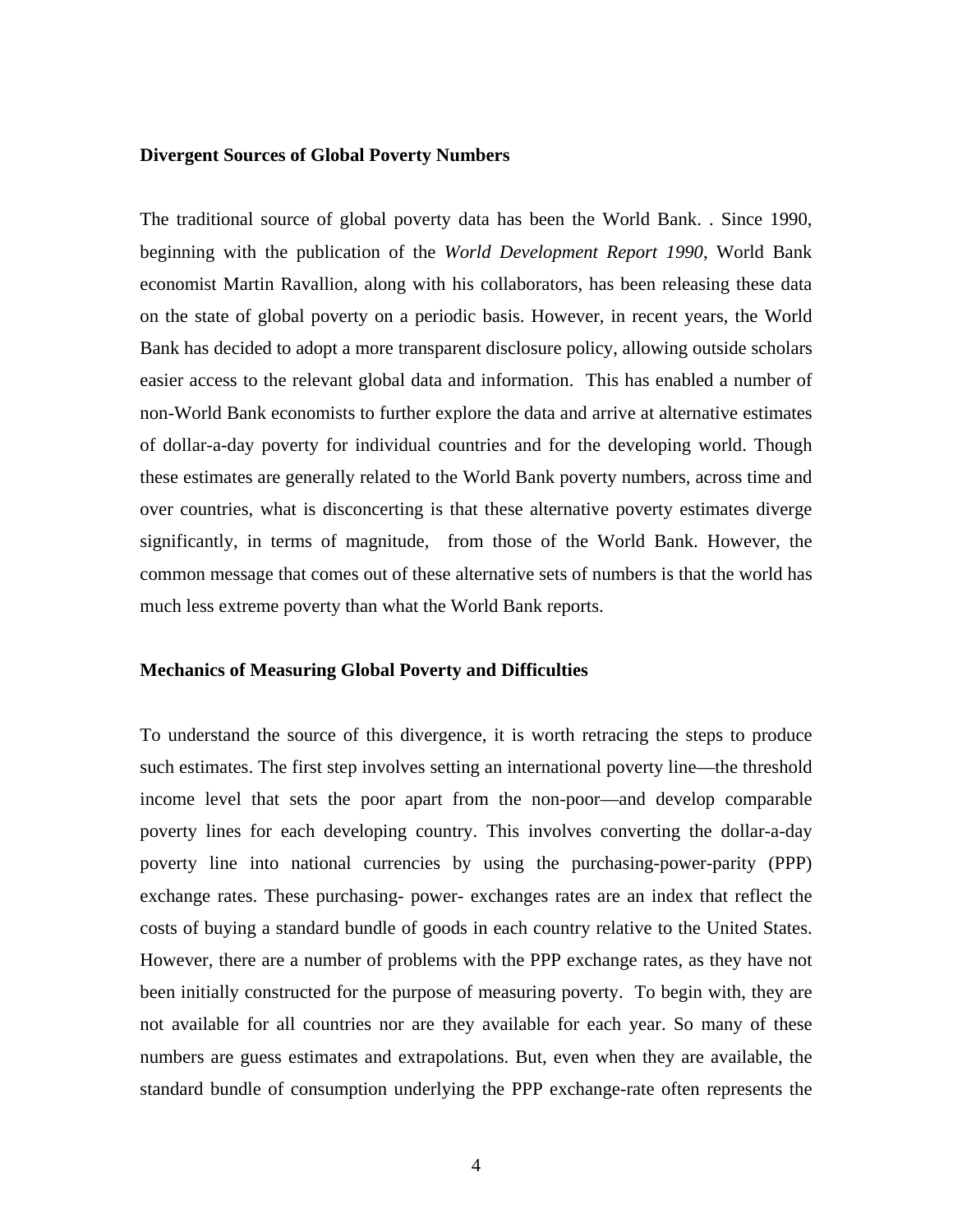purchases of the average household, not of the poorest. Second, the bundle of goods that poor families actually buy differs from country to country because of differences in tastes and availability. Finally, prices of some of the goods consumed by the poor, particularly staple food such as rice and wheat are subject to wild year-to-year fluctuations. This could lead to large year-to-year changes in the underlying PPP exchange rates. Given these problems, the task of converting the international poverty line into domestic currencies has proved extremely difficult in practice<sup>[1](#page-5-0)</sup>.

The second step involves using these national poverty lines to count the number of poor people in each country. The poor in each country are then added up to arrive at the total for all developing countries. Estimating the poor at the second step requires consumption expenditure data (or income, if such consumption data are not available) of families, which are usually obtained from household surveys. These surveys are random samples of households to obtain information about their incomes and expenditures .The standard mechanics at this stage involves three steps. The first step is to estimate a Lorenz curve for the country from household surveys. The Lorenz curve is a graph that represents the cumulative proportion of income—or consumption—against the cumulative proportion of the population beginning with the lowest income—or consumption. The second step is to assign monetary values to the Lorenz curve, which requires data on mean consumption (or income). The final step is to examine where the pre-defined poverty line is on the Lorenz curve and working out the percentage of the population that lies to the left of the poverty line.

 $\overline{a}$ 

<span id="page-5-0"></span><sup>1</sup> There is a new round of ongoing national price surveys—which are used to compute PPP exchange rates—under the aegis of International Comparison Program (ICP 2004). This round seeks to redress some of the problems associated with the estimation of international poverty lines across countries. First, the number of countries included in this round is much larger—around 150—and include both China and India (the latter did not participate since 1985 and even its 1985 participation was only half-hearted). This would eliminate the need for guess-estimates for the countries that are now included in the round. Second, the round seeks to compute PPP exchange rates based on the prices of goods and services consumed by the poor. This would make the PPP exchange rates much more relevant for international poverty estimates.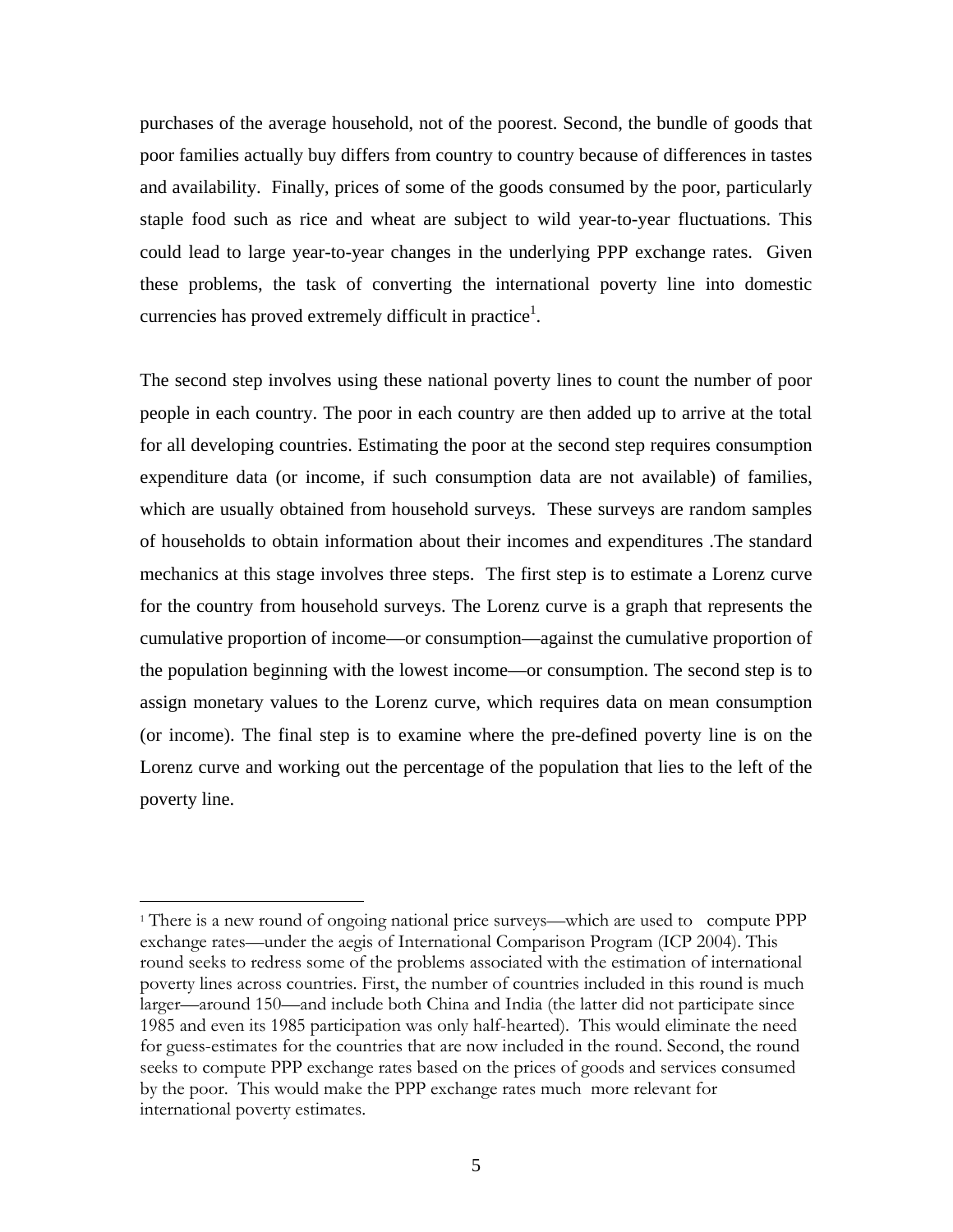In this connection, three points about data are worth noting. First, it should be noted that there is a good deal of variation across countries in the quality of data. In some countries, there is better statistical capacity to undertake surveys and the survey methodology is better developed than others. Second, some countries, which include China and the most of Latin America, collect data on incomes, while others such as Indonesia, India and Pakistan collect data on expenditures. Poverty measures based on one do not yield estimates identical to those based on the other. Third, the mechanics of data collection do matter. For example, in one experiment, India's national survey organization asked half of the households it surveyed to report their expenditures over a 30-day period and the other half over a seven-day period. It was found that households reported 30 percent higher food consumption per day in the shorter interval, which is enough to cut the poverty rate in half. The fact that reporting periods and other details are different in different countries makes the task of devising comparable counts that can be added up across countries a difficult one.

#### **The World Bank Poverty Counts and Alternative Estimates**

In 1990, the World Bank provided the first set of such poverty numbers in its *World Development Report* for the developing countries as a whole and by region for 1985. These numbers were derived from a limited number of surveys, one each for 22 countries, and the rest were obtained from model-based extrapolations. However, the data situation has improved significantly over the years. Chen and Ravallion (2001) provided global poverty estimates for 1987, 1990, 1993, 1996, and 1998. These estimates were based on a much larger data set of about 300 surveys for about 90 countries. However, the poverty line used for these estimates was \$1.08 a day in constant 1993 PPP dollars. This was somewhat different from the original \$1 a day (more precisely \$31 a month) poverty line in constant 1985 PPP dollars used in the *World Development Report 1990*. It is, however, not clear why the World Bank decided to make this change in the poverty threshold. Nevertheless, these poverty estimates, despite their deviations from the strict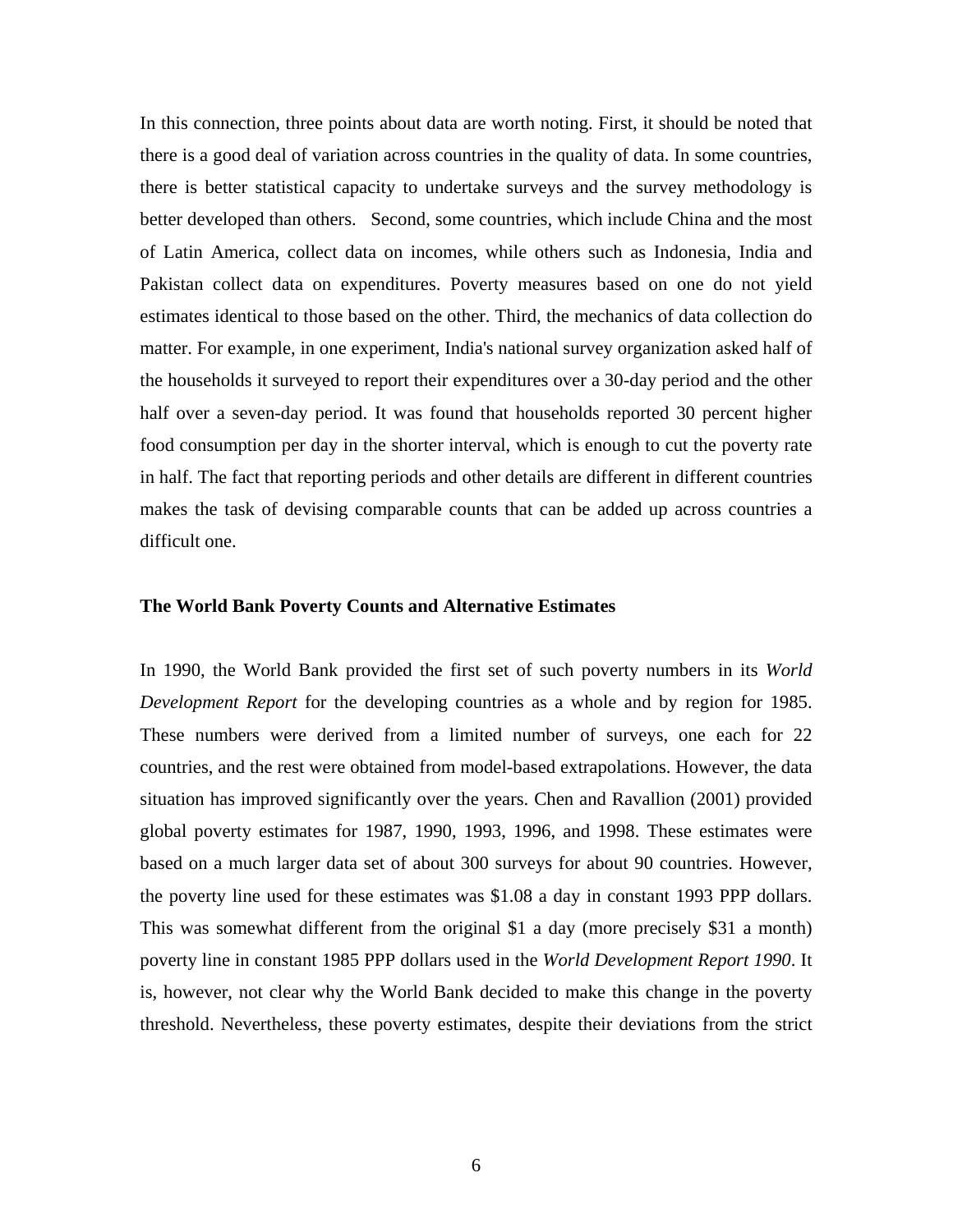one-dollar mark, are conveniently referred to as dollar-a-day estimates presumably for their rhetorical value<sup>2</sup>.

The World Bank's global poverty estimates are highly sensitive to the PPP estimates they use. This was very evident when the World Bank decided to rebase their poverty estimates from constant 1985 PPP dollars to constant 1993 PPP dollars. The earlier PPP numbers were derived from the Penn World Tables that covered only 60 countries. The 1993 PPP data, which are derived from the International Comparison Program, cover about 110 countries. However, this rebasing has had a devastating effect on poverty counts. As Chen and Ravallion (2001) reported, it led to a seismic shift in the global poverty landscape. For the same country, same year, and with the same survey data, this resulted in huge artificial changes in the poverty picture. The recalculation of the previous counts for 1993 at the new PPPs yielded a large increase in poverty in Sub-Saharan Africa from 39.1 to 49.7 percent; and a large decrease in poverty in Latin America from 23.5 to 15.3 percent, as well as in the Middle East and North Africa from 4.1 to 1.9 percent. Other regions also experienced changes, though much less dramatic. In addition to the large swings in regional poverty numbers, there are other concerns about the World Bank estimates: they tend to exaggerate the state of global poverty as they reflect little perceptible impact of economic growth. During the period 1987-1999, while there was a 24 percent increase in per capita income in the developing world, this led to a small 5 percent reduction in poverty. With rising population, it meant that the number of poor remained largely unchanged. According to the World Development Report 2000, there were 1.17 billion poor people in 1999 as compared to 1.18 billion in 1987. This relative lack of responsiveness of poverty to growth is in contrast with of the experiences in the earlier periods (Bourguignon and Morrison 2002).

 $\overline{a}$ 

<span id="page-7-0"></span><sup>2</sup> It may be noted that while the United Nations' MDG on poverty refers to dollar-a-day poverty, it does not, however, explicitly refer to the baseline year to which this one dollar is valued. One might naturally assume that this dollar refers to 2000, the year of the millennium declaration. However, that is really not the case. The UN seems to use whatever numbers are produced by the World Bank whose estimates of dollar-a-day poverty are now linked to the 1993 dollar.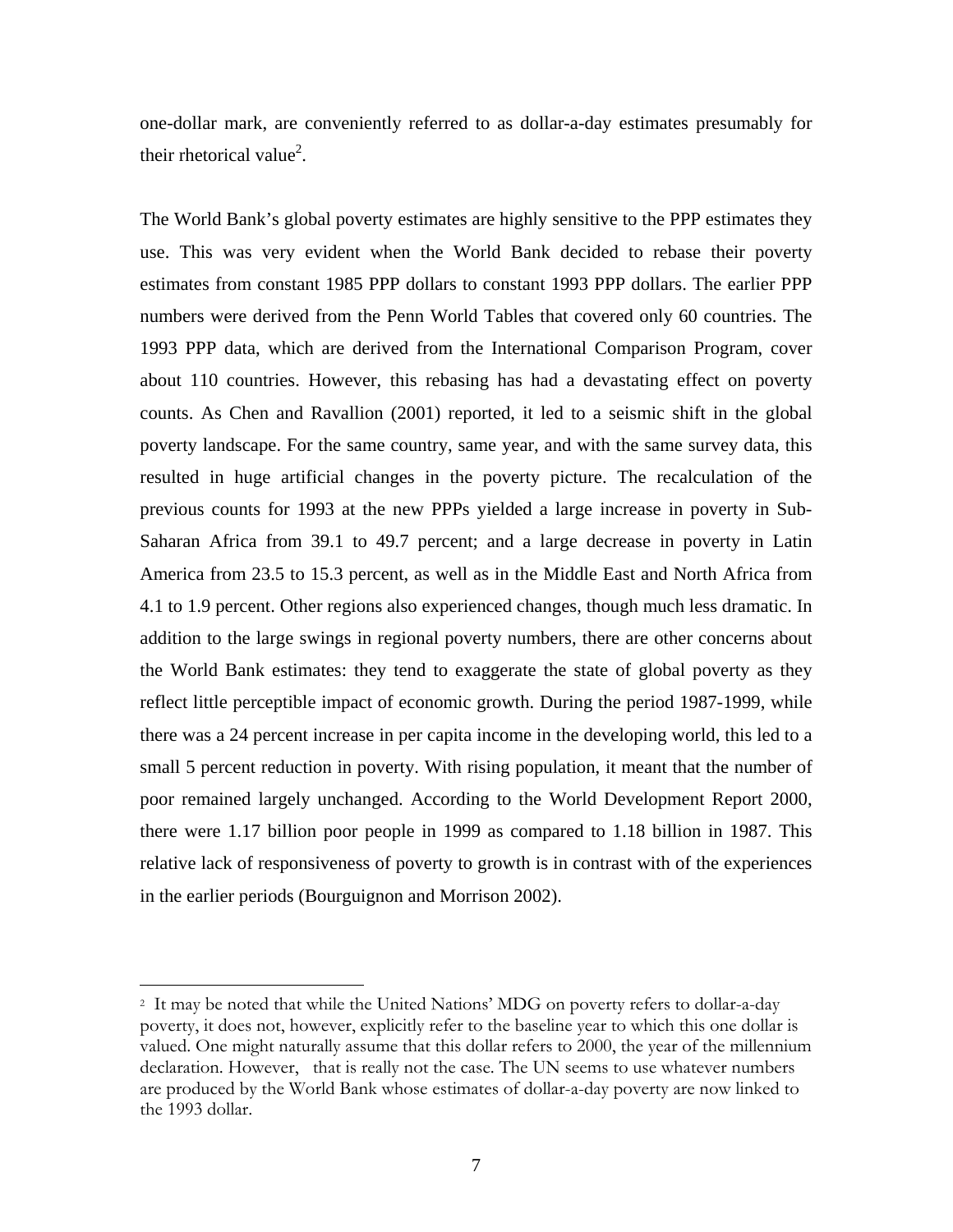This has led many to wonder whether this low growth responsiveness is the outcome of increasing global inequality or the simple reflection of the poor quality of poverty estimates. Partly out of these concerns, a number of economists have recently taken a close look at the global poverty estimates. These economists—who include Bhalla (2002); Sala-i-Martin (2004); Karshenas (2001, 2003); and Hasan, Quibria, and Kim (2003)—have come up with their respective dollar-a-day or two-dollar-a-day poverty estimates.

The focus of the Hasan-Quibria-Kim work has not been so much as to measure the magnitude of aggregate world poverty, but to derive quantitative conclusions about the impact of policies and institutions on poverty reduction. Hence they do not report the aggregate global poverty numbers but only individual country numbers. The same is the case with Karshenas. The poverty estimates of Karshenas for individual least developed countries were reported in UNCTAD's *The Least Developed Countries Report 2002*. The *Report* uses the national-income based measure to underscore the fact that the geographical pattern of poverty reduction is different depending on whether poverty measures are based on national-income accounts or household surveys. It shows that the poorest countries, particularly those in Africa, emerge as relatively poorer using nationalincome based poverty measures.

Both Sala-i-Martin and Bhalla have come up with their own global estimates of dollar-aday poverty. As per the estimates of Sala-i-Martin (2004), the global head count of dollar-a-day poverty fell from 534 million in 1970 to 324 million in 2000. When this poverty threshold is raised to 1.5 dollars a day level, the number of poverty obviously increases. From 700 million in 1970, the number of such poor declined to 398 million by 2000. Similarly, Bhalla (2002) reports a rapid decline in dollar-a-day poverty over the 1980s and 1990s. According to his estimate, the global head-count of dollar- a- poverty declined to 650 million or so in 2000. As is obvious, these alternative global poverty estimates of Sala-i-Martin and Bhalla are very different but both are a far lower than those of the World Bank which reported a figure of 1.2 billion in 2000. The following

8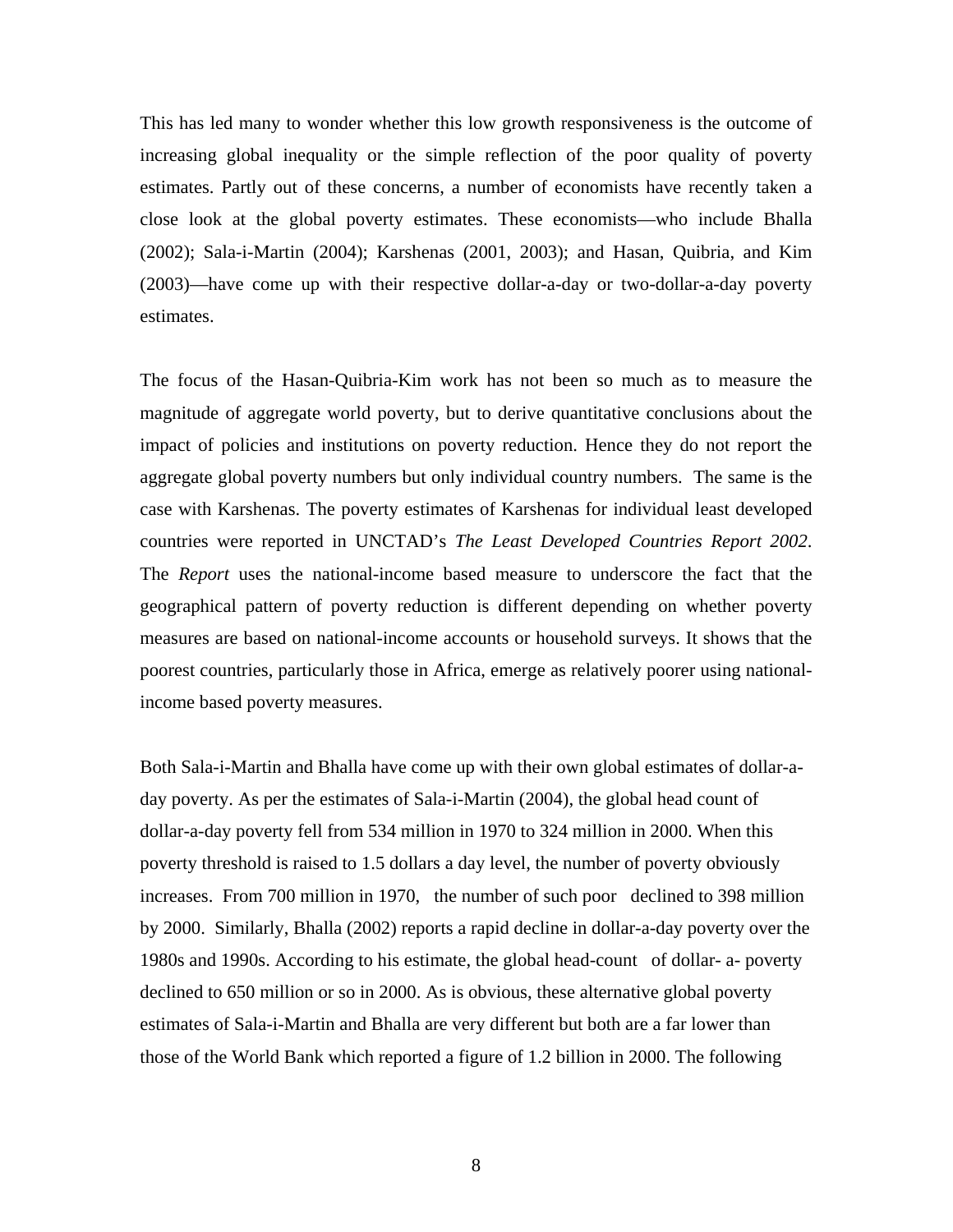table indicates the differences in estimates of poverty incidence among Bhalla, Chen and Ravallion, Sala-i-Martin.

#### **Table: Alternative Estimates of Poverty Incidence by Region**

|                         | <b>Bhalla</b> |      | Chen-Ravallion |      | Sala-i-Martin |      |
|-------------------------|---------------|------|----------------|------|---------------|------|
|                         | 1990          | 2000 | 1987           | 1998 | 1990          | 2000 |
| East Asia               | 31.3          | 6.0  | 26.6           | 14.7 | 10.2          | 7.7  |
| South Asia              | 18.5          | 7.8  | 44.9           | 40.0 | 10.3          | 2.5  |
| Sub-Saharan Africa      | 55.3          | 54.8 | 46.6           | 48.1 | 43.7          | 48.8 |
| <b>MENA</b>             | 5.2           | 7.8  | 4.3            | 2.1  | 1.2           | 0.8  |
| Latin America           | 5.3           | 5.2  | 15.3           | 12.1 | 4.1           | 4.2  |
| Eastern Europe          | 0.0           | 0.0  | 0.2            | 3.8  | 0.4           | 0.1  |
| <b>Developing World</b> | 25.4          | 13.1 | 28.3           | 23.5 | 9.7           | 7.7  |

*Notes*: (i) MENA: Middle East and North Africa

(ii) PPP\$1.50 per day for Bhalla and Sala-i-Martin and \$1.08 for Chen and Ravallion

*Sources*: The columns representing the poverty estimates of Bhalla and Ravallion-Chen are taken from Ravallion (2002) and those representing the poverty estimates of those of Sala-i-Martin are taken from Sala-i-Martin (2004)

It may be noted in passing that Chen and Ravallion (2004) have in a recent paper come up, on behalf of the World Bank, with yet another new set of global poverty estimates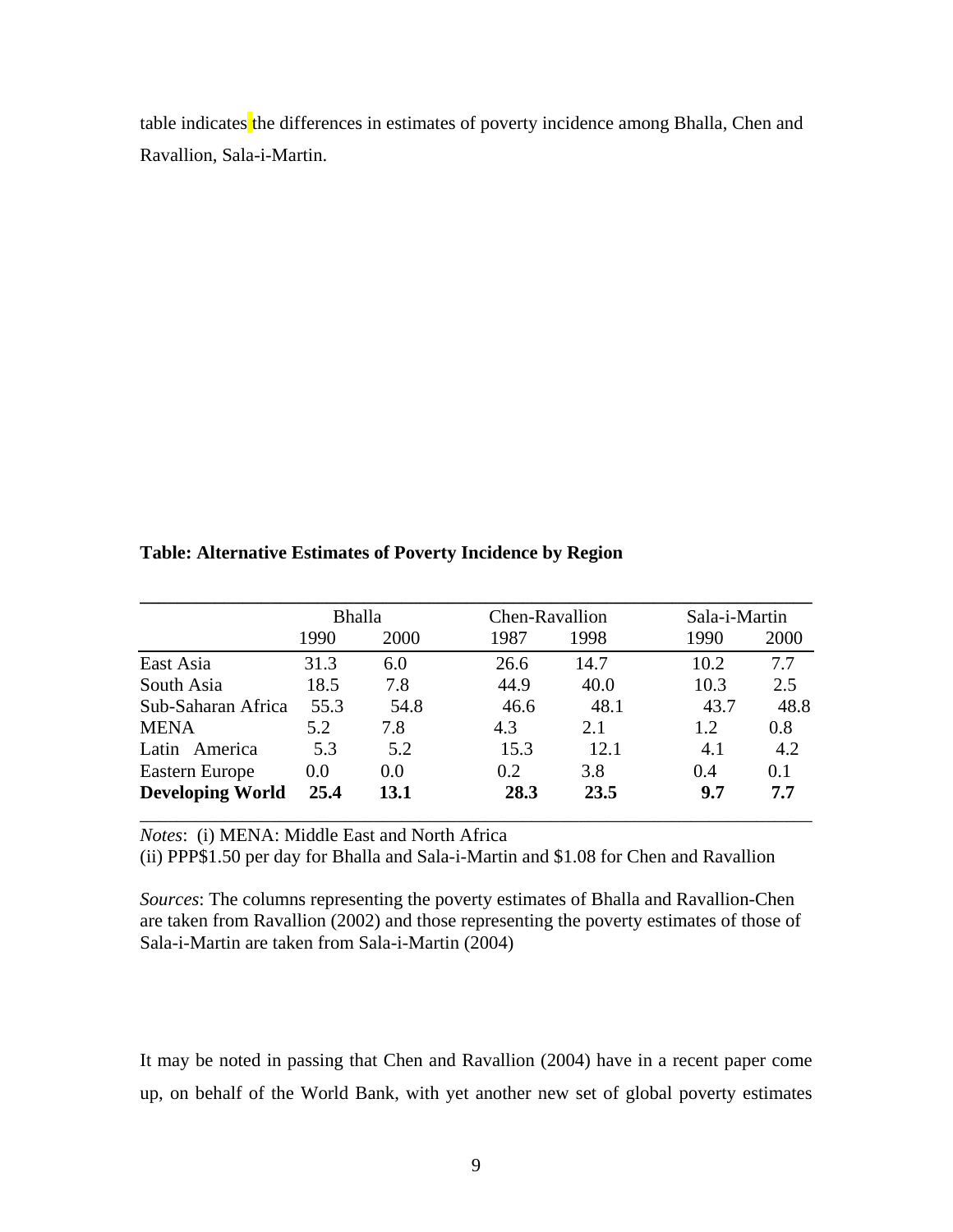that cover the period from 1981 to 2001. Unlike in the earlier round [ Chen and Ravallion(2000)] where they found an increase in the number of the world's poor during the period 1980 to 1998, this time, they have found a significant reduction—almost by 400 million-- in poverty between 1981 and 2001, "entailing nearly having of the 1981 poverty rate of 40 % by 2001." Such dramatic shifts of poverty numbers have often created more confusion than clarity for the international development community that seeks an understanding of the global poverty situation.

#### **Why Do the Estimates Differ?**

Although these non-World Bank studies may differ from one another in assumptions underlying the mechanics of their calculations, they have one thing in common with respect to the use of data. Rather than using the surveys, they all use the more readily available national accounts for mean consumption (or mean income) data.

And if these alternative non-World Bank estimates are to be believed, then many Asian developing countries have already achieved or are on the verge of achieving the MDG in poverty. The reason why these alternative poverty numbers are lower than those of the World Bank is that survey-based consumption numbers tend to be lower than those derived from national income accounts.

Though it may not be true of all countries, it is certainly true of large countries like India. In India, which accounts for a significant share of the world's poor, the divergence between the national accounts data and the survey data has become larger over time. In the 1950s and 1960s, the divergence between the two was no more than 5 percent, but by 1998 it reached more than 50 percent. Part of the discrepancy may arise due to the way consumption is measured in national accounts. Private consumption expenditure in national accounts includes more than household expenditures, e.g., the consumption of non-household private entities such as nonprofit organizations. Part of the discrepancy can also arise from measurement errors due to misreporting of consumption in surveys.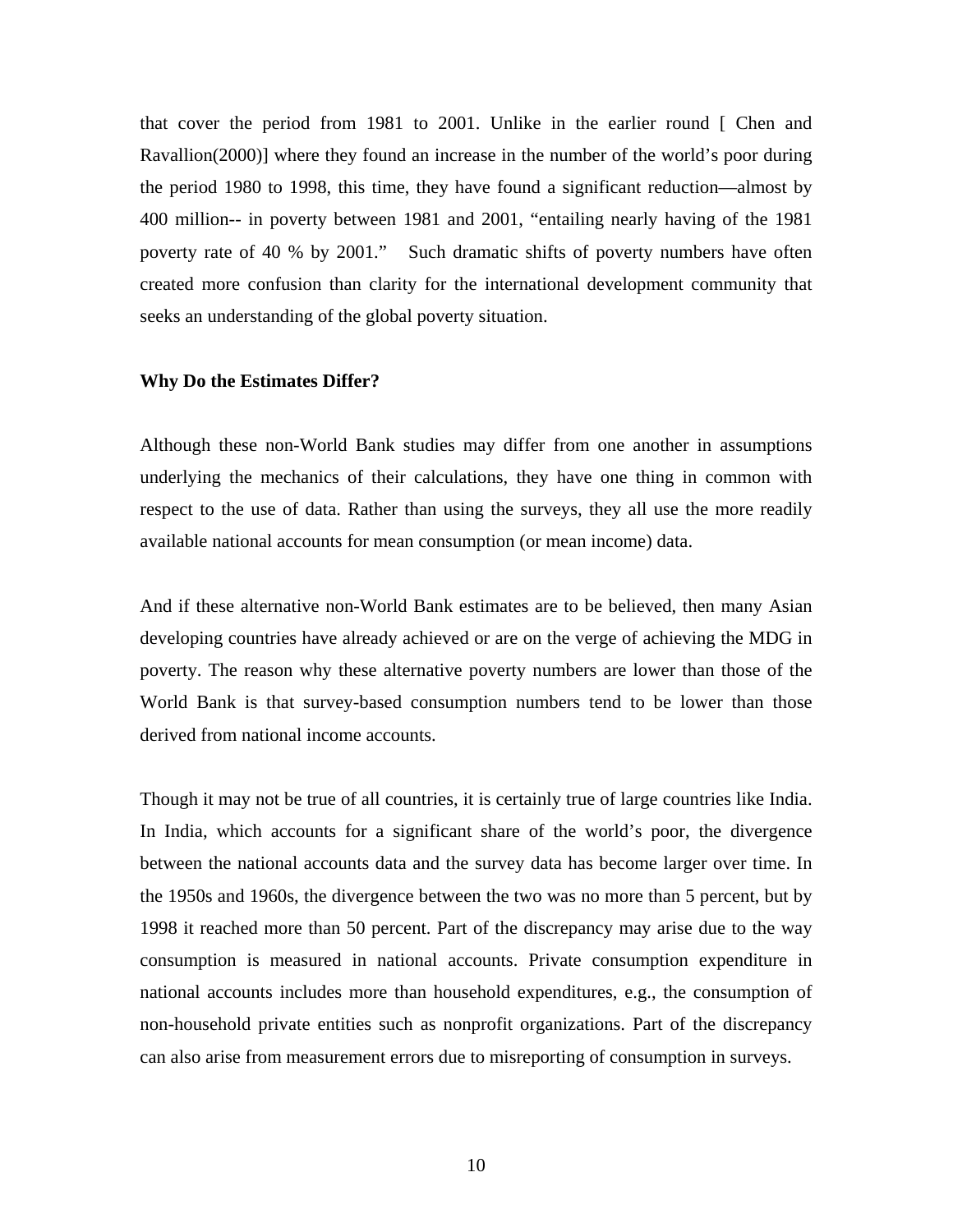In this connection, two points are worth noting. First, despite claims to the contrary, the use of national accounts to estimate poverty is not a new practice. Such use has been made earlier by such esteemed authorities as the Indian Planning Commission and the Economic Commission for Latin America and the Caribbean to adjust survey data for poverty estimates<sup>[3](#page-11-0)</sup>. Indeed, it is difficult to make an a priori judgment, as to which provides a better estimate of the mean private consumption—the surveys or the national accounts. Indeed, in an ideal world, the two estimates should be equal or at least close. The main impetus for using the national accounts has been a widely shared perception that surveys tend to underestimate consumption. On the other hand, those who favor the surveys argue that national accounts data are not meant for measuring poverty.

Moreover, if the survey-based consumption measures are inaccurate, so too would be the Lorenz curve estimates derived from the surveys. But then such Lorenz curve estimates are not available from the national accounts. Second, though all the alternative estimates use the national accounts, they are not exactly identical in every other detail. They have often differed in terms of data coverage, definition, and mechanics of poverty calculation.

#### **How to Address the Measurement Problems?**

While the problems underlying global poverty estimates are now fairly well recognized by academic scholars, the existence of drastically different global poverty numbers has been a source of enormous confusion for the international development community.

First, the principal source of confusion has been the data inconsistency between survey and national income data. To resolve the data inconsistency problems, Deaton (2001) has

<span id="page-11-0"></span> 3 Until this year (2005), for its poverty projection works—as reported in its *Global Economic Prospects—* the World Bank used data from both the surveys and national accounts—surveys for its poverty counts and national accounts for data on per capita consumption growth. However, in 2005, the World Bank has made a change in the method and this year's poverty forecast is based on the growth of the survey-based per capita consumption.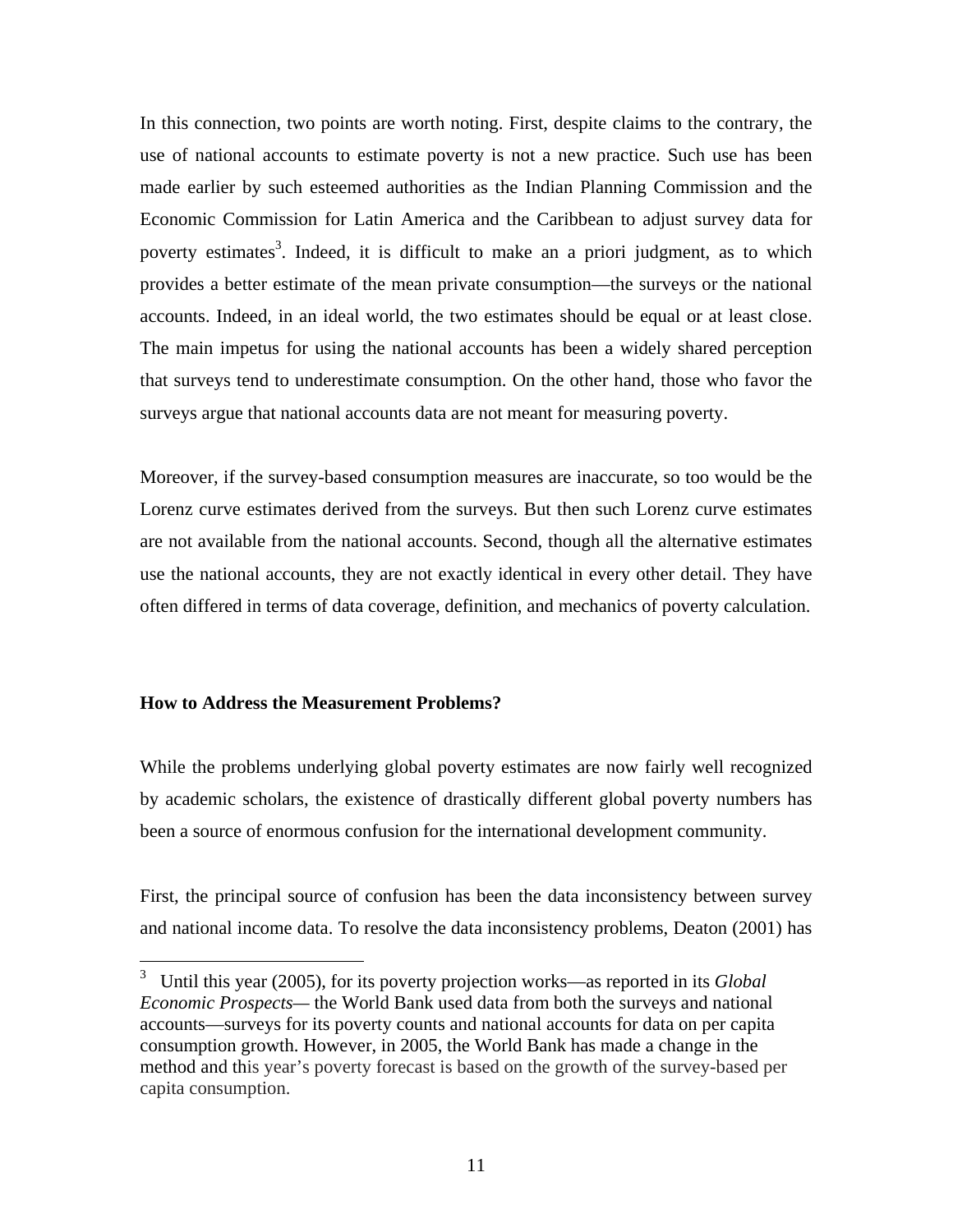the following suggestions: (i) If two sources of data disagree, and as there is no basis to favor one over the other, then they should be combined to make a better estimate. This would mean a modest scaling up of the survey data by some weighted average of the national accounts statistics and the survey means, after correction for conceptual differences and coverage. (ii) Start a program of reconciliation between national accounts and survey data in a few countries, including India.

Second, the PPP numbers have been the source of tremendous volatility for global poverty estimates. To reduce this volatility, Deaton suggests that the dependence of the international poverty line on PPP exchange rates be eliminated. He further suggests that the current PPP poverty lines be subjected to detailed, local scrutiny, and be corrected in a way that would give them credence without a significant deviation from the \$1-a-day standard. The poverty lines thus arrived should be held fixed in real terms. In particular, he suggests updating the lines over time using domestic price indexes, without further reference to PPP exchange rates, on an annual basis He further recommends that major improvements to PPP exchange rates be incorporated infrequently, no more than once a decade. The proposed method has of course its drawbacks. It might lead to growing deviations from an international standard and comparability. In addition, the detailed local judgment in fixing the local poverty threshold may not be as readily available in all countries as presumed.

Finally, indicators of global poverty are measures of performance and accountability for international development agencies like the World Bank. To serve this objective, many observers suggest that such data should be produced by an outside agency, independent of the World Bank. In national governments, statistics are often produced by separate entities, independent of the control of the policymakers whose performance is judged by those data. This principle of organizational independence should also apply to the international arena. However, there is at this moment no other international body than the World Bank that has the expertise and resources to measure and monitor global poverty. An alternative approach is to create an independent statistical entity, patterned a la the independent evaluation offices of the multilateral development banks, under the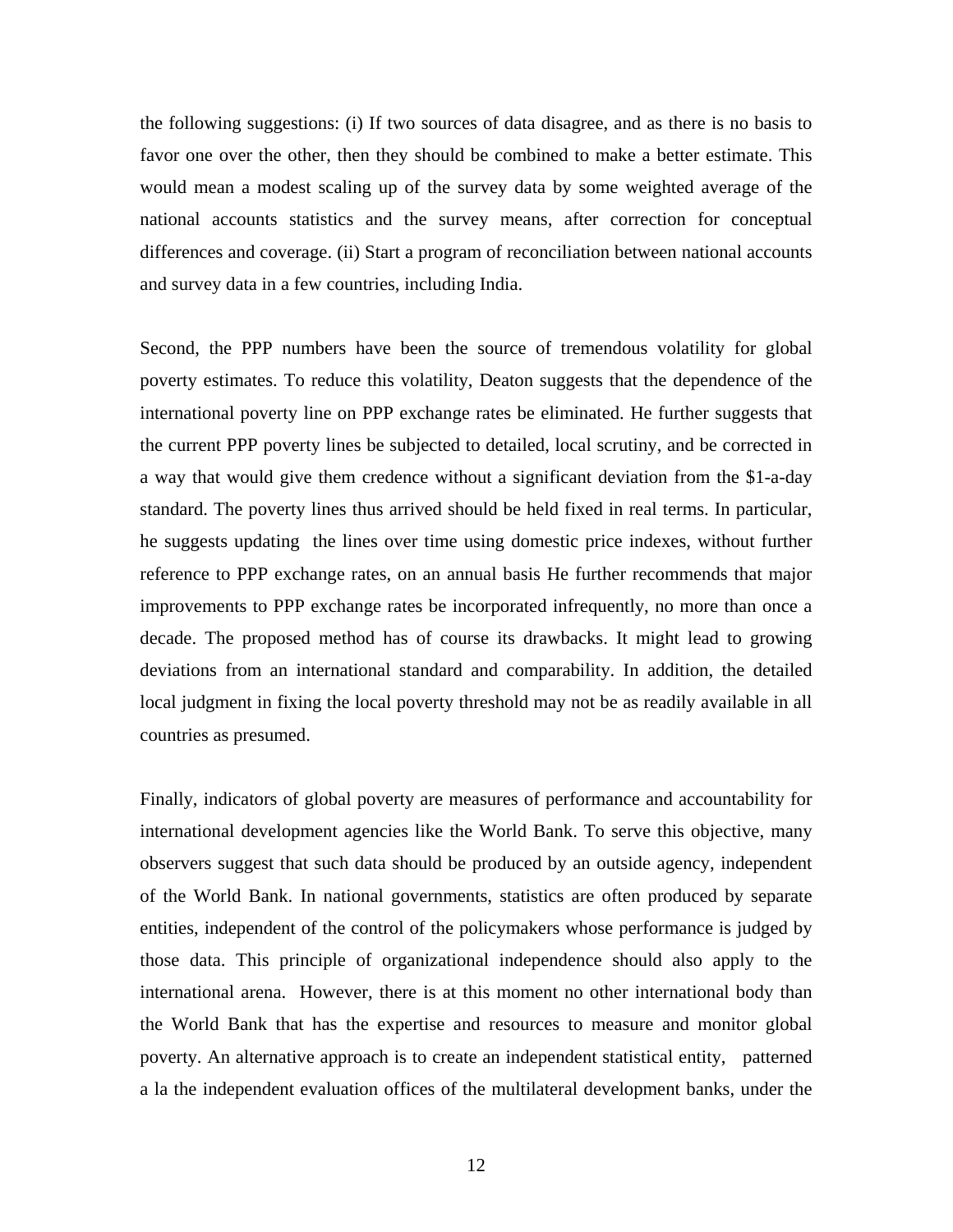aegis of the World Bank. The U.N., along with the other multilateral development banks, can perhaps assist national statistical agencies with their statistical capacities in carrying out household surveys as well developing uniform survey standards.

#### **Concluding Remarks**

If precision is the hallmark of a scientific enquiry, that is certainly not evident in the case of estimating global poverty, where estimates diverge— and wildly. Counting the world's poor is a much more complex and contentious task than it appears at first sight. The process is mired in many conceptual and statistical pitfalls. This has led some observers to argue that such efforts at global poverty counting be abandoned as these "global counts have little meaning and policy significance" as far individual countries are concerned (Srinivasan 2001). Such views notwithstanding, global poverty estimates are potentially useful comparative tools to guide, monitor, and measure international development. However, pending a satisfactory resolution of the issues that bedevil the poverty estimates, the efforts of the global community to measure and monitor development process would continue to suffer from concerns of credibility. It is something that the international community needs to address sooner rather than later.

However, despite the wide divergences among different estimates of global poverty, the common, happy theme that emerges from these estimates is that extreme poverty is certainly on the retreat. Though the MDG in global poverty is likely to be achieved in aggregate terms, the sad news is that this may not be achieved in a balanced manner in all parts of the world.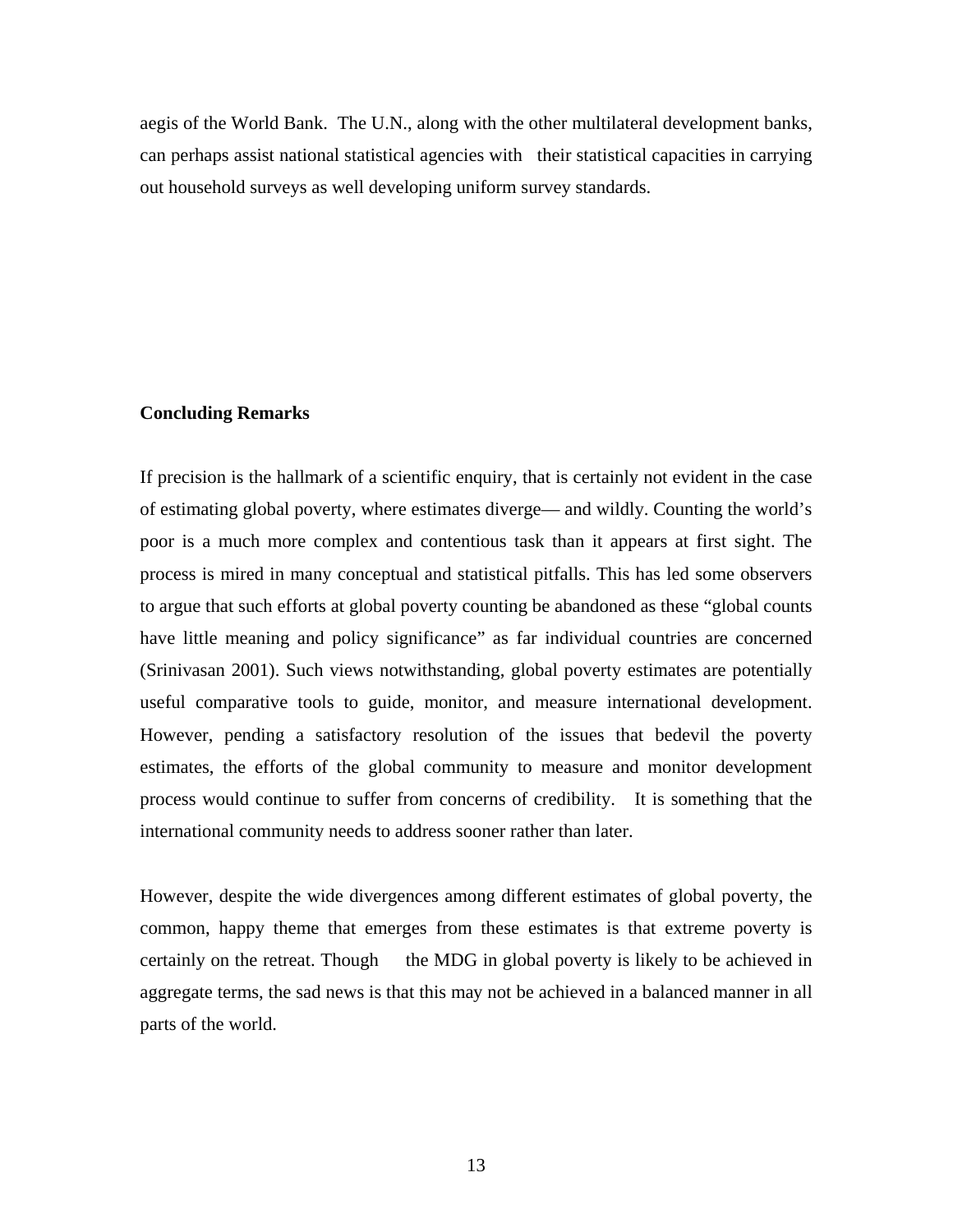#### **References**

- Bhalla, S., (2002), *Imagine There is No Country: Poverty, Inequality, and Growth in the Era of Globalization*, Paper No. 8, Institute for International Economics, Washington, D.C.
- Bourguignon, F., and C. Morrison, (2002). 'Inequality among World Citizens: 1820- 1992,' *American Economic Review,* 92 (September): 727-44.
- Chen, S., and M. Ravallion, (2001), 'How Well Did the World's Poor Fare in the 1990s?' *Review of Income and Wealth, 40*(4):359-76.
- \_\_\_\_\_\_\_\_\_\_\_\_\_\_\_\_\_\_\_\_\_, (2004), 'How Have the World's Poorest Fared since the Early 1980s?' World Bank Policy Research Working Paper 3341, June 2004.
- Deaton, A., (2001), 'Counting the World's Poor: Problems and Possible Solutions,' *World Bank Research Observer, 16*(2, Fall):125-47.
- Hasan, R., M. G. Quibria, and Y. S. Kim, (2003), 'Poverty and Economic Freedom: Evidence from Cross-country Analysis,' University of Hawaii. Unpublished Mimeo.
- Karshenas, M., (2001), 'Measurement and Nature of Absolute Poverty in Least Developed Countries, 'Department of Economics, School of Oriental and African Studies, London. .
- ———, (2003), 'Global Poverty: National Accounts-based versus Survey-based Estimates,' International Labor Organization, Geneva.
- Ravallion, Martin, (2002), "Have We already Met the Millennium Development Goals for Poverty?' World Bank, Processed.
- Sala-i-Martin, X., (2004), 'The World Distribution of Income: Falling Poverty and …Convergence, Period,' Columbia University. Unpublished Mimeo.
- Srinivasan, T. N., (2001) 'Comment on 'Counting the World's Poor' by Angus Deaton,' *World Bank Research Observer,* 16 (2, Fall):157-68.

UNCTAD, (2002), *The Least Developed Countries Report 2002*, United Nations, Geneva.